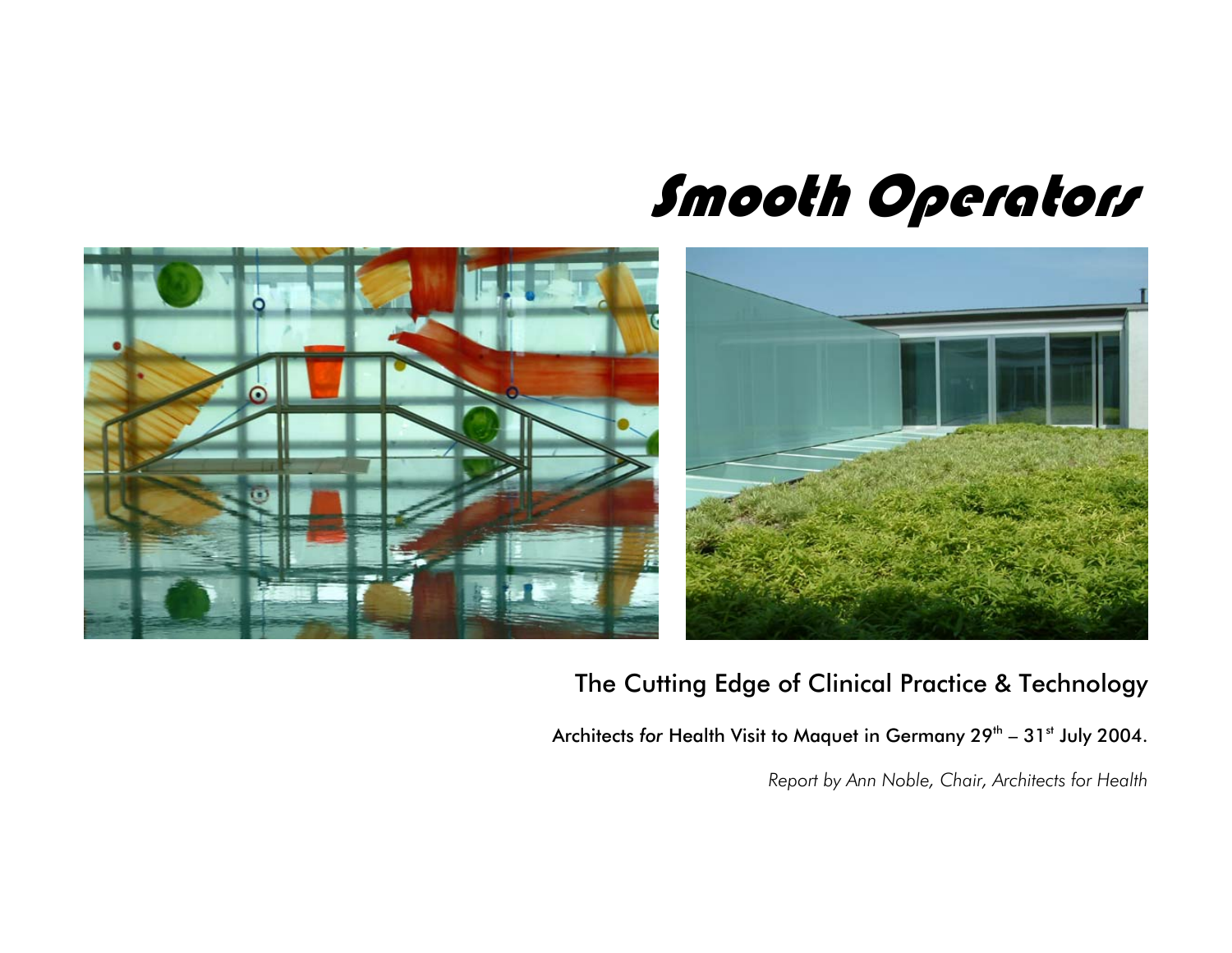## Innovation, cutting edge

clinical practice, the promotion of staff efficiency and retention, the improvement of clinical outcomes, the reduction of healthcare associated infections (HAIs), the improvement of the patient experience, clean hospitals, quality of environment, flexibility, and well designed buildings: for architects and designers working in the healthcare sector, these are all familiar attributes which clients and designers alike are constantly seeking to attain, but which are in practice rarely achieved.

On the invitation of Maquet, members of Architects *for* Health (A*f*H) visited three hospitals - the Stadtklinik in Baden Baden, the Kantonsspital Basel Universitätskliniken in Switzerland, and the BG-Unfallklinik Ludwigshafen - and the Maquet Surgical Academy. During the trip the group frequently observed these aspirations being put into practice.



Stadtklinik, Baden Baden



Kantonsspital, Basel



BG-Unfallklinik, Ludwigshafen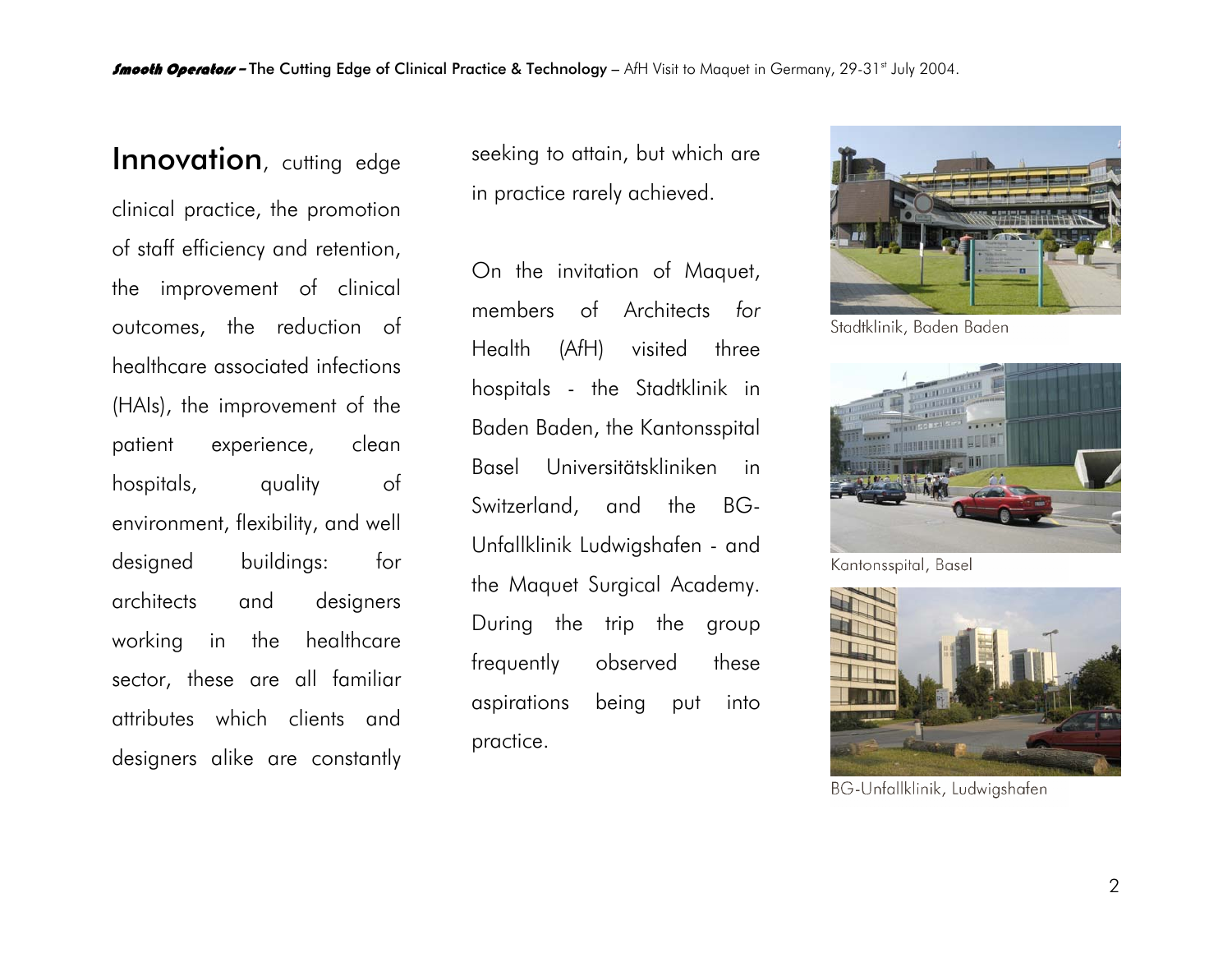All of the hospitals were spotlessly clean, the internal environments were attractive, well maintained and patient and visitor friendly. The attention paid to detail was consistently high from staircases to pigeonholes for leaflets in public areas.

The Stadtklinik is located high above the town of Baden Baden, with clean air and panoramic views confirming that the selection of a site is a fundamental determinant of many qualities for any health

building. At the Kantonsspital in Basel, the buildings enclose a large internal garden with mature trees and planting, which is enjoyed by staff, visitors and patients. With pride, people recounted that the area used to be a car park, which has now been placed out of sight below it: we have become more used to seeing gardens being converted to car parks!

All of the buildings were well designed, and the new wing housing Operating Theatres



Garden View at the Stadtklinik and Maternity at the Kantonsspital was particularly impressive. Views from the roof of the main building showed how well it has been linked to,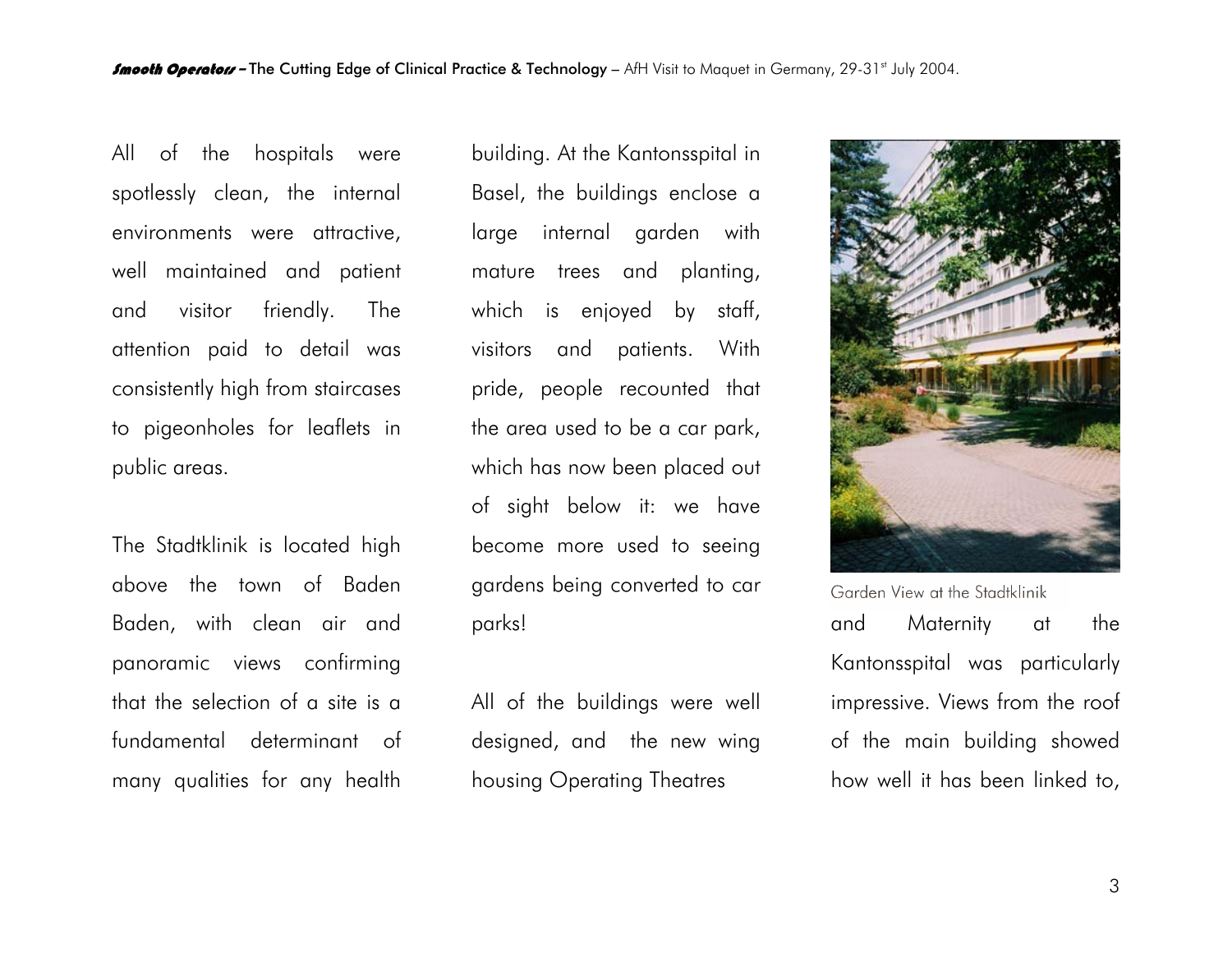and fits with, the existing buildings. From above, one could admire the roof and the internal planted courtyards.



View from the roof of the Kantonsspital

The perennial issue of how patients can enjoy the view into a courtyard without threatening the privacy of rooms on the other side was solved by a freestanding opaque glass divider running down the middle of the courtyard. Furthermore, far from seeming like a barrier, the smooth translucent quality of the divider created an interesting sculptural effect, reflecting light around the area. The levels of daylighting in the unit were remarkable.



Internal Courtyard at the Kantonsspital

A concern in furnishing for maternity units, increasingly being addressed in the UK, is how to preserve the homely, non-clinical environment that is being sought. In the Maternity Unit we saw a maternity / gynaecological chair which looks more like a comfortable, colourful, modern exercise chair, which takes up less space and does not have such clinical connotations, while providing all of the facilities required for deliveries.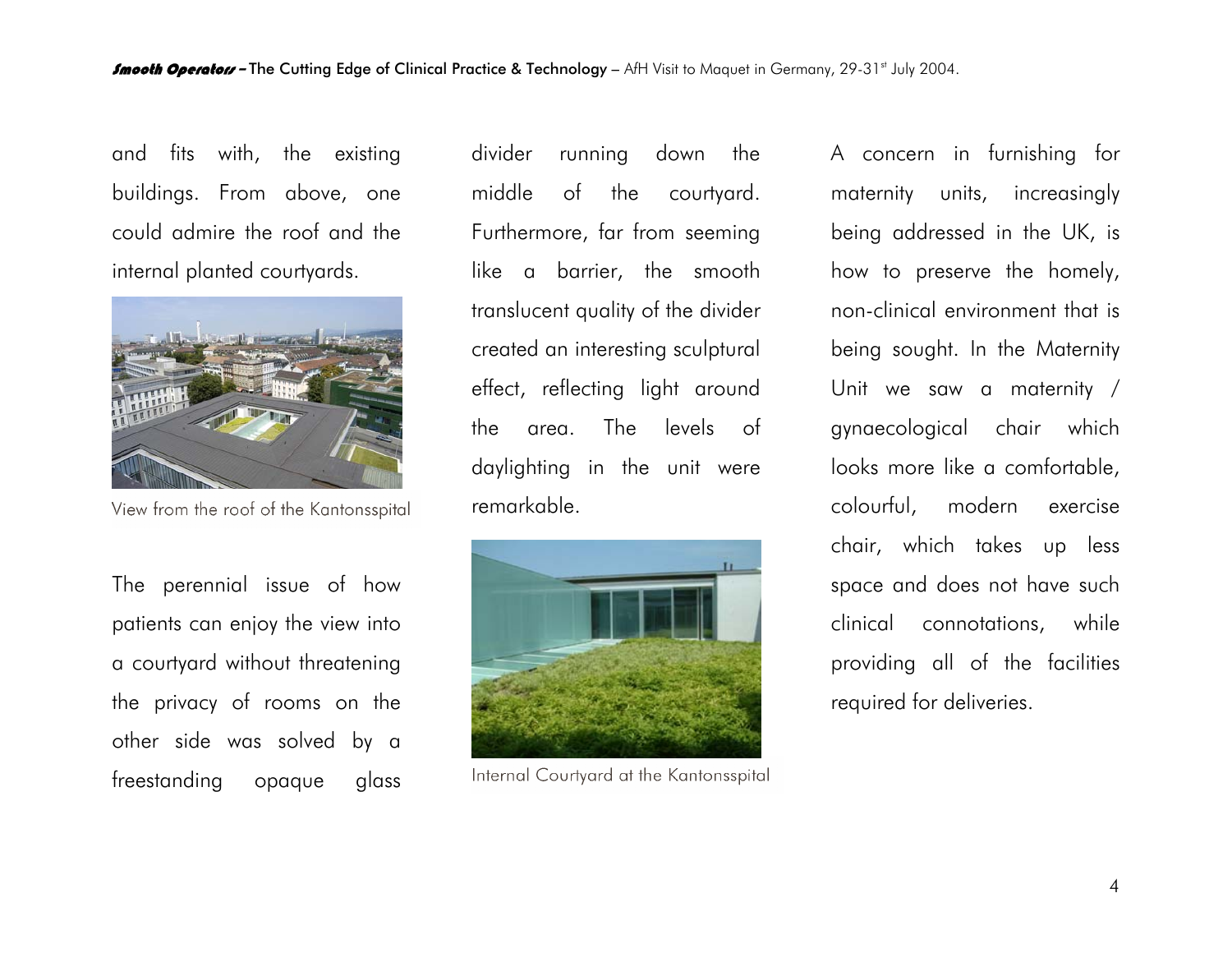The jewel in the crown of the visit was the new multifunctional technical unit in the Kantonsspital. Maquet have recently designed, built and equipped the unit with their inter-disciplinary workstations, AWIGS (Advance Workplace for Image Guided Surgery), and VIWAS (Vascular Interventional Workplace for Advanced Surgery).

The Unit, located between the Emergency Department and Theatres, used the Variop modular construction system for theatres, developed by Maquet, with laminar flow above the procedures area. The operating table is mounted on twin pedestals and runs on a track in the floor.

AWIGS combines the operating table with the computer tomograph: patients are placed on a radio-translucent transfer board, are slid into the CT from the emergency transporter, and then onto the operating table without the need for additional transfers.

With VIWAS, operations can be carried out and the results monitored at the same time using imaging procedures. The surgical table can be adjusted both laterally and longitudinally. Using a joystick, or the special touch-screen, it is possible to position the tabletop and the patient exactly.



Multi-functional Unit at the Kantonsspital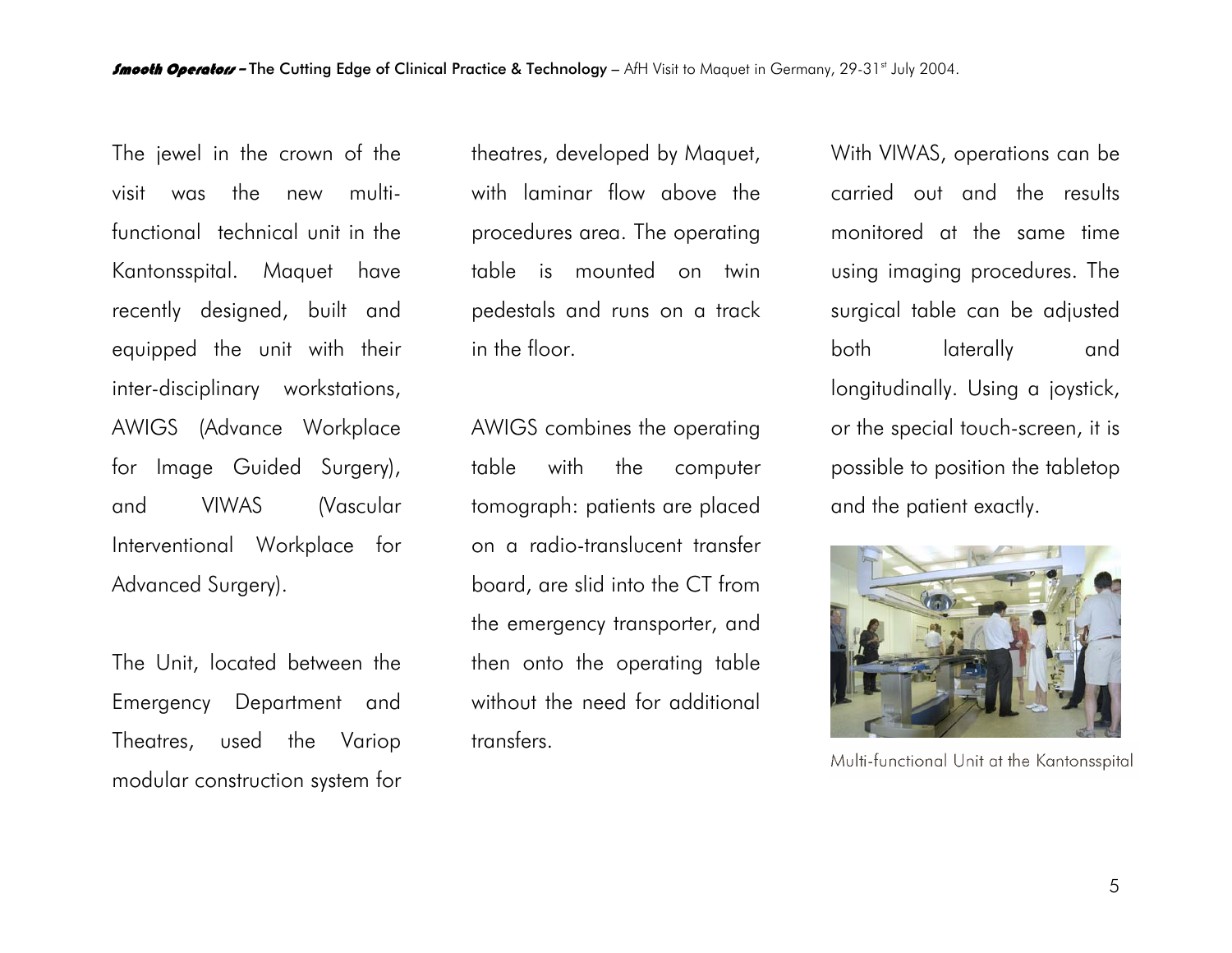The Unit, as well as being safer for patients and enhancing the quality of diagnosis, simplifies work flows and reduces the time taken to carry out procedures by 40%.

Everyone was impressed by the automated transport and distribution system for supplies and waste management situated in the basement, with a complex of corridors, parking areas and loading bays: there is an almost continuous movement of carriers through these areas, but no people.



Automated vehicle at the Kantonsspital



Automated distribution at the Kantonsspital

The trauma hospital at Ludwigshafen, which included a Burns Unit, places a high priority on reducing risks of infection. Septic and Aseptic theatres are provided in two completely separate units with separate support systems, and intensive proactive rehabilitation with swimming pool, gymnasium and external <sup>p</sup>hysiotherapy care on a scale that rarely occurs in the UK.



Swimming pool at Ludwigshafen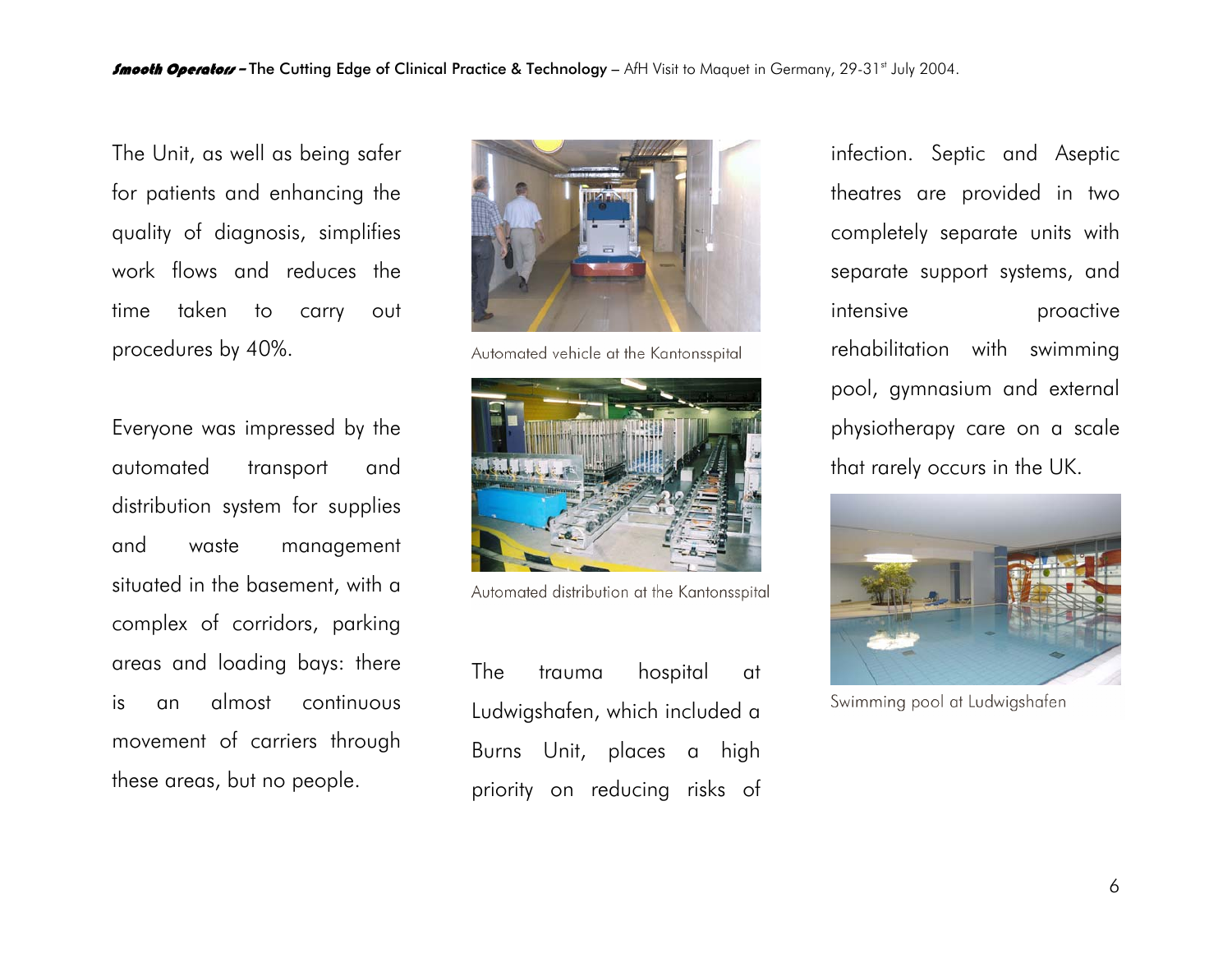The hospital is owned and operated by a Workplace Insurance Company which has responsibility to support their clients financially for as long as they are unable to return to work. This arrangement has led to serious investment in facilities to reduce 'real' whole life costings.



Pool access equipment at Ludwigshafen

Maquet's Surgical Academy at Rastatt, housing conference and meeting rooms, research facilities, and displays of the equipment, demonstrates their commitment to serious research and development, and their focus on service and patient flows.

The range of equipment displayed, the full size operating suite, and the full size examples of Variop's modular construction for theatres and other specialised areas furthered the group's exposure

to new ideas, very high standards of infection control, and the use of technology to increase efficiency and comfort for patients and staff. Until recently, the Operating Theatre had been in clinical use. Of particular interest was the provision of a separate operating table cleansing room opening off the Theatre suite.



Maquet Operating Suite